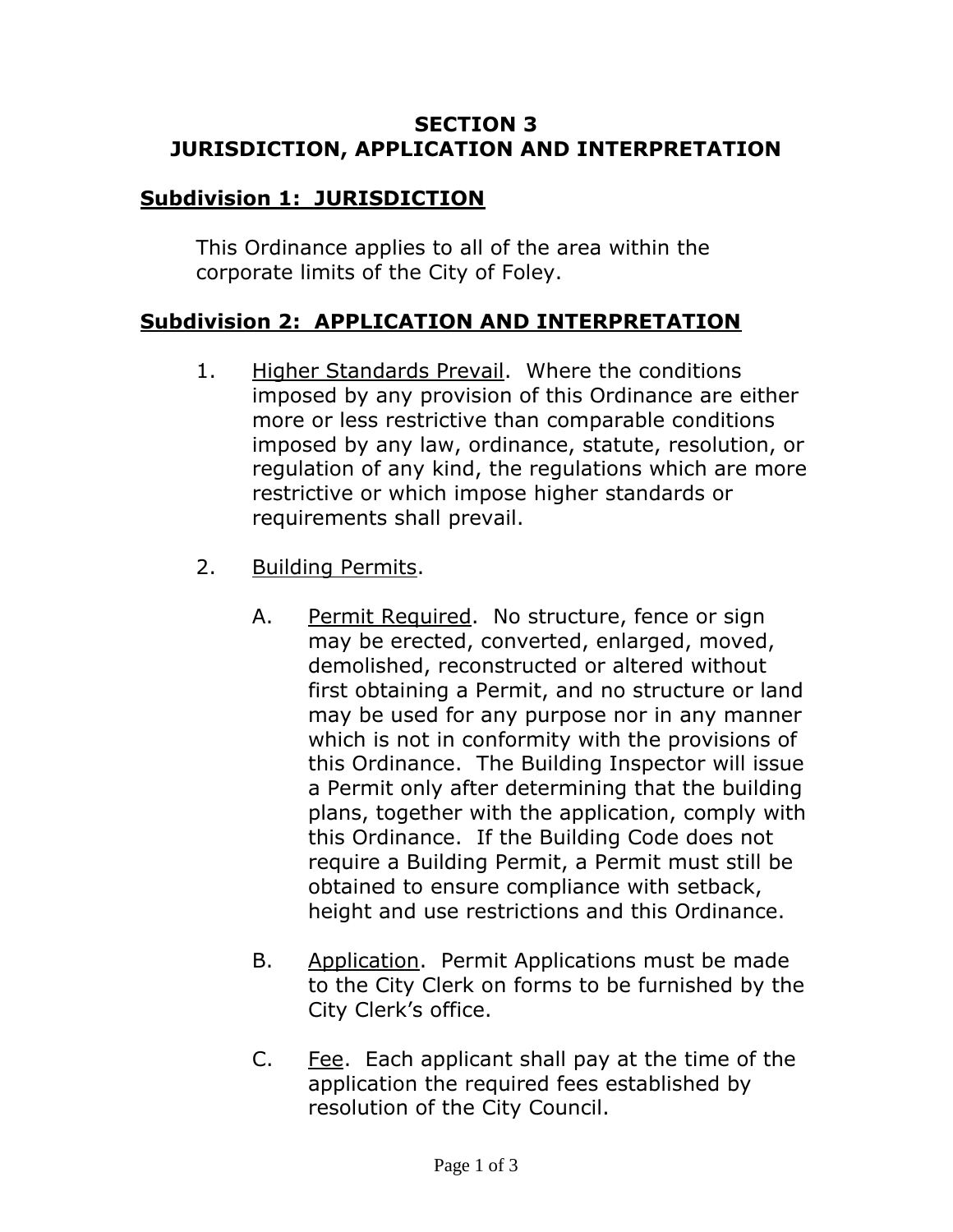- D. Plan. Each Permit application to construct or alter any building with a foundation must be accompanied by a Certificate of Survey, if deemed necessary, drawn to scale showing the dimensions of the lot to be built upon and the size and location of the building and accessory buildings to be erected as well as existing structures, easements and ingress and egress routes. Permit Applications must also contain any other information the Building Inspector or City Clerk deems necessary.
- E. Municipal Improvements. All municipal improvements serving the property must be completed (with roadways having at least one lift of blacktop) before building permits will be issued.
- F. Certificate of Occupancy. All newly constructed buildings must obtain a Certificate of Occupancy from the Building Inspector prior to use or occupancy of the building.

# **Subdivision 3: SEPARABILITY**

If any court of competent jurisdiction shall declare any provision of this Ordinance to be invalid, such judgment shall not affect any other provision of this Ordinance not specifically included in said judgment.

If any court of competent jurisdiction declare invalid the application of any provision of this Ordinance to a particular property, building or other structure, such judgment shall not affect the application of said provision to any other property, building or structure not specifically included in said judgment.